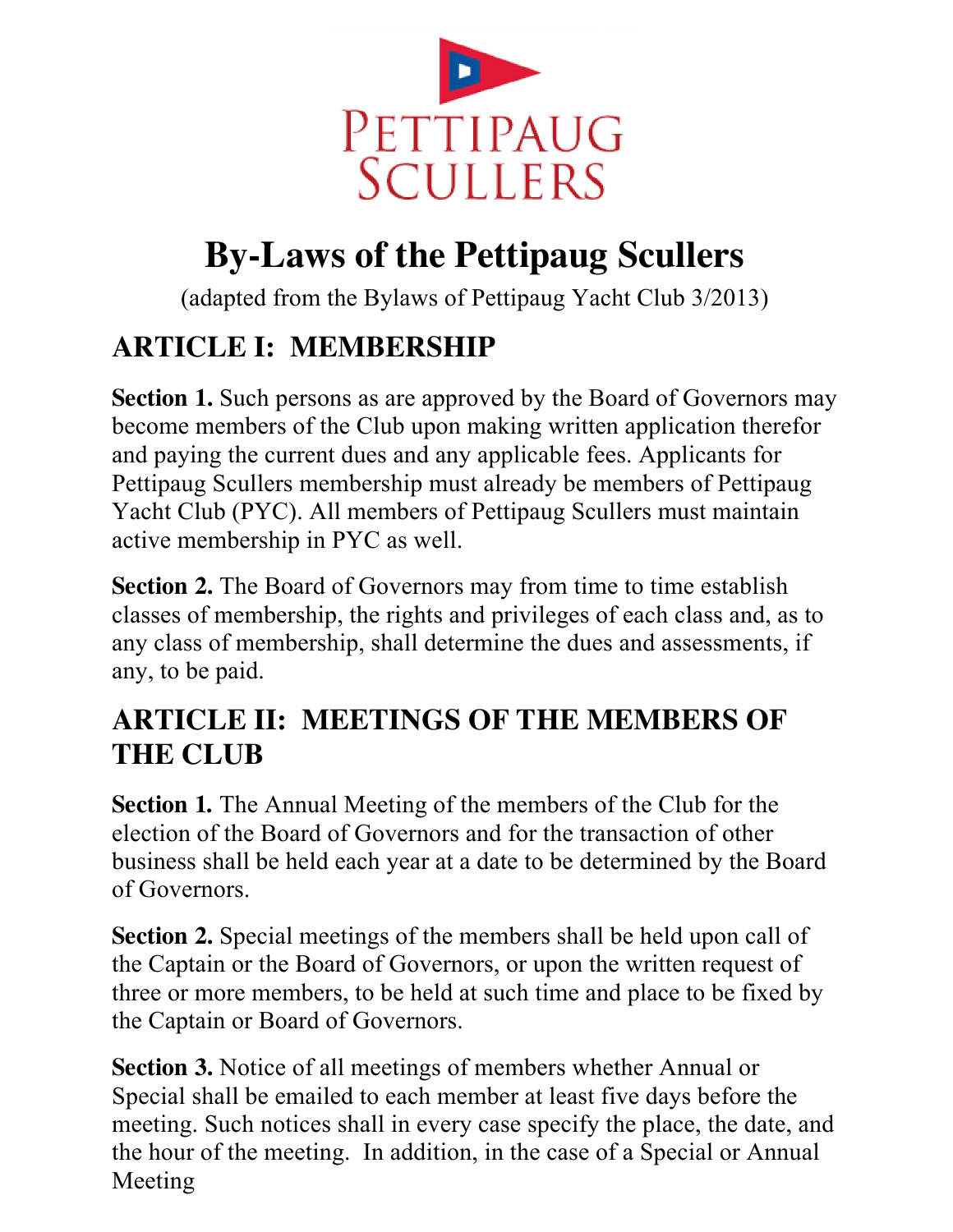at which extraordinary business is to be considered, the notice shall specify the nature of the business to be transacted at the meeting.

**Section 4.** At all meetings of members of the Club five members, whether present in person or by proxy, shall constitute a quorum, but less than a quorum shall have power to adjourn from time to time until a quorum is present.

**Section 5.** The Board of Governors' nominations for Officers (and all officers not otherwise provided for in the By-Laws) will be presented and voted on at the Annual Meeting.

## **ARTICLE III: BOARD OF GOVERNORS**

**Section 1.** The Board of Governors shall be composed of the following Officers of the Club: Captain, Vice Captain, Secretary, Treasurer and in addition one at-large member of the Club. The number of Governors shall be not less than three (3). All members of the Board of Governors shall be members of the Club.

**Section 2.** The Board of Governors shall hold a meeting as soon as convenient after the Annual Meeting of the Club. Other regular meetings of the Board of Governors shall be held at such time and places as may be fixed by the Board. Special meetings of the Board of Governors shall be held upon the call of the Captain or any two Governors.

**Section 3.** Notice of all regular and special meetings of the Board shall be mailed or delivered personally to each Governor at least one day before the meeting.

**Section 4.** The Board of Governors shall have and exercise full power in the management, finance, and control of the business and affairs of the Club.

**Section 5**. Governors shall be elected by the members of the Club at the Annual Meeting and shall hold office until the next Annual Meeting of the Club.